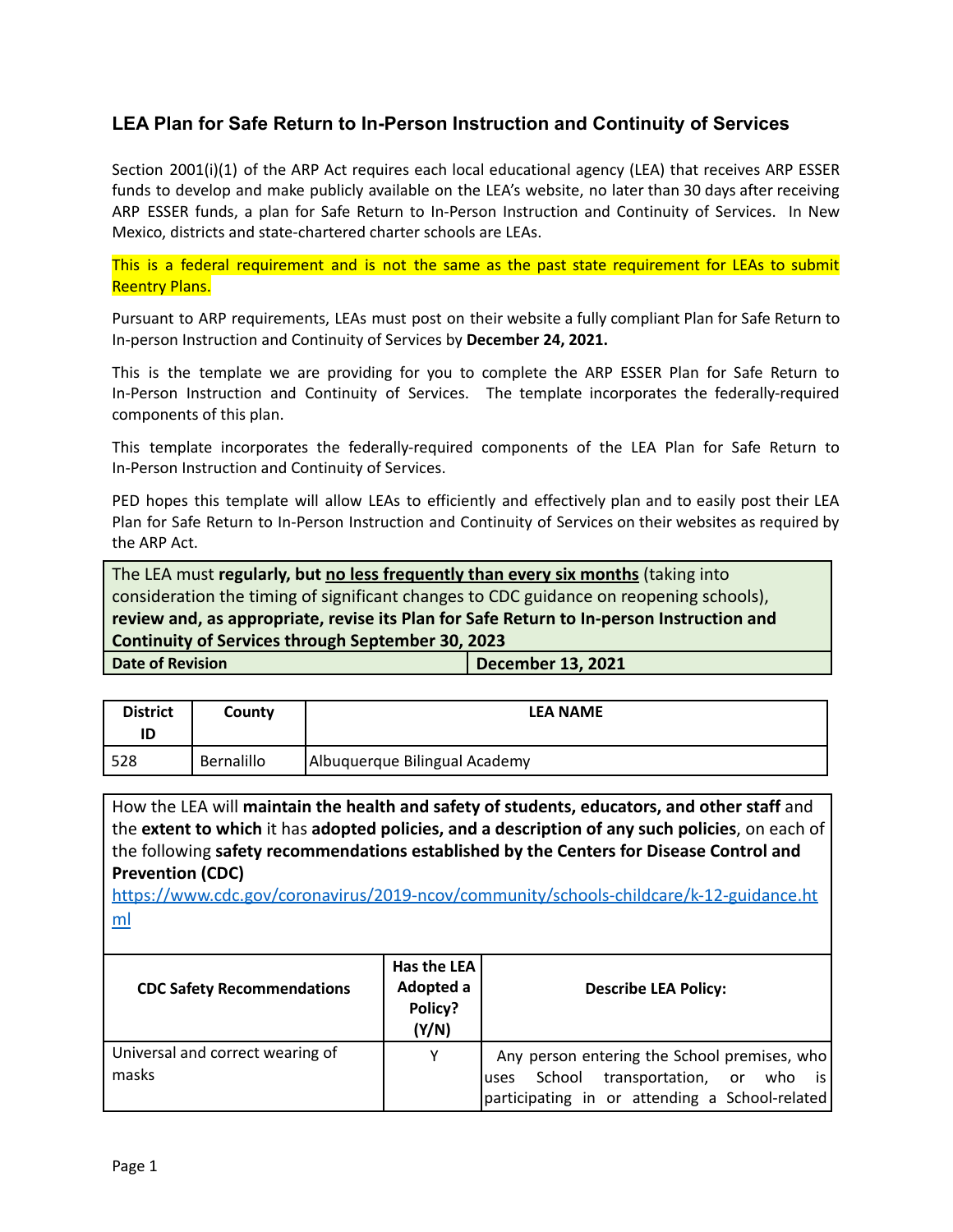|  | activity must wear a face mask or similar           |
|--|-----------------------------------------------------|
|  |                                                     |
|  | protective face covering, covering the nose and     |
|  | mouth, at all times, except while eating or         |
|  | drinking during allowed times.<br>The School        |
|  |                                                     |
|  | provides supervised mask breaks for small           |
|  | groups of students outdoors, while maintaining      |
|  | social distancing between individuals. Face masks   |
|  | must cover the mouth and nose and fit snugly        |
|  |                                                     |
|  | against the sides of the face in order to contain   |
|  | respiratory droplets. The types of allowable face   |
|  | masks include: (1) face masks made of two or        |
|  |                                                     |
|  | more layers of cloth; (2) face masks with a clear   |
|  | plastic window; or (3) surgical, procedural, N95    |
|  | or KN95 face masks that are approved by the         |
|  | federal Food & Drug Administration for use by       |
|  |                                                     |
|  | staff performing medical duties or similar close    |
|  | The following face<br>contact assignments.          |
|  | coverings are NOT substitutes for face masks: (a)   |
|  | masks with exhalation valves or vents; (b)          |
|  |                                                     |
|  | scarves; (c) bandanas; (d) neck gaiters/neck        |
|  | fleeces; (e) face shields.                          |
|  | The School requests that cloth face masks be        |
|  | washed and dried after each day of use at school,   |
|  |                                                     |
|  | and that masks not be reused without washing.       |
|  | Students who cannot bring their own face            |
|  | coverings for use at School should notify Toni      |
|  | Bazan, who will arrange for face coverings to be    |
|  |                                                     |
|  | provided. The School has a sufficient quantity of   |
|  | masks, as well as PPE (for staff in close contact   |
|  | assignments: any staffing assignment in which a     |
|  | staff member must be within six feet of distance    |
|  |                                                     |
|  | from a student in order to fulfill their duties) on |
|  | hand prior to students returning for in-person      |
|  | learning, following applicable PED guidance and     |
|  | requirements.                                       |
|  | If a student removes the face mask and refuses      |
|  |                                                     |
|  | to wear the mask during required times, then the    |
|  | student will have to be picked up from school       |
|  | and taken home. Students who take off their         |
|  |                                                     |
|  | masks outside of permitted times shall be given a   |
|  | disciplinary warning. After 3 such warnings, the    |
|  | student shall be subject to further disciplinary    |
|  | measures, including but not limited to required     |
|  |                                                     |
|  | remote learning (if available), suspension or       |
|  | expulsion, depending on the circumstances.          |
|  | School's disciplinary policies and procedures shall |
|  |                                                     |
|  | apply.                                              |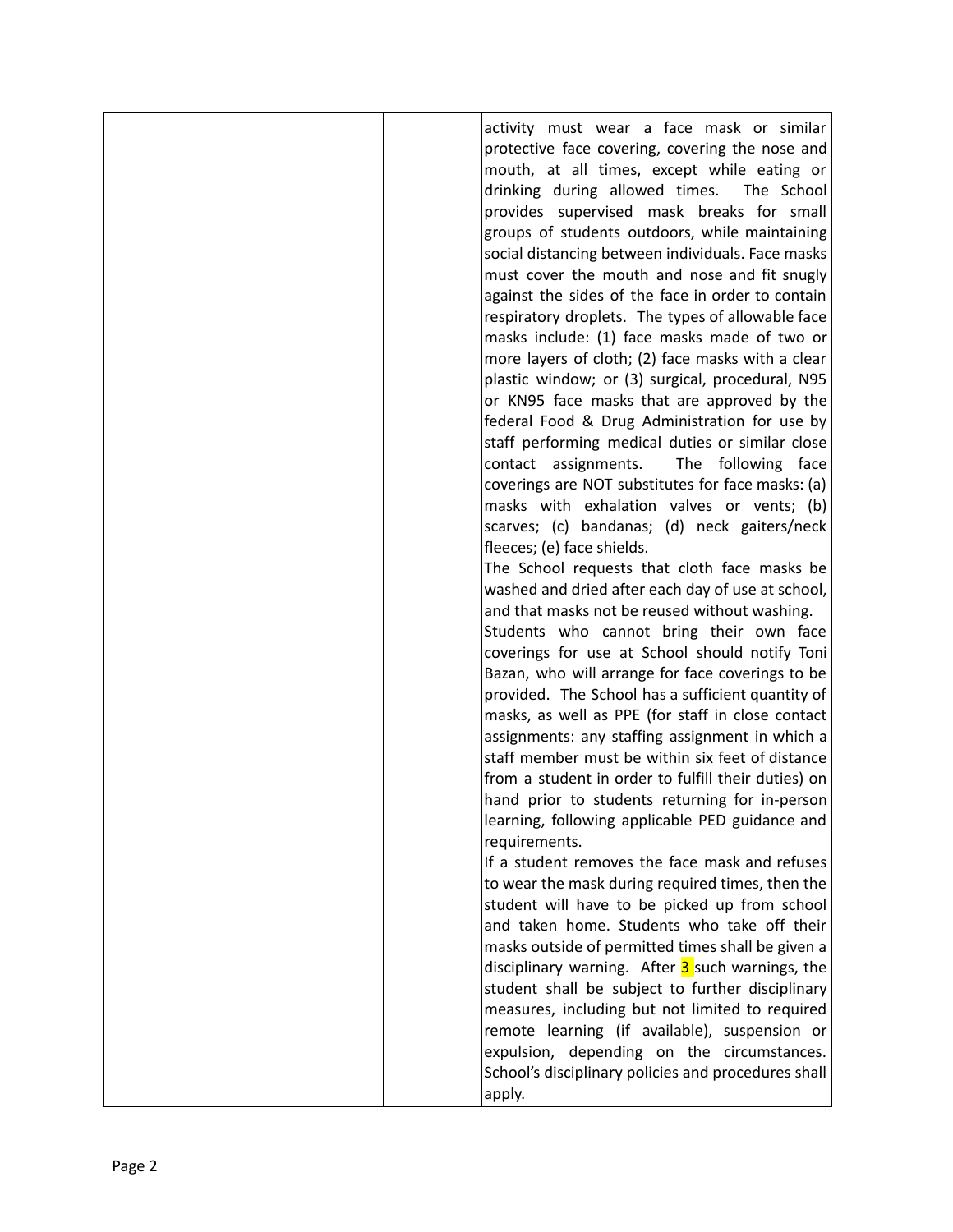| General Exceptions. This masking requirement         |
|------------------------------------------------------|
| does not apply to children under age two or to       |
| who<br>has<br>trouble<br>breathing,<br>anyone<br>is. |
| unconscious, incapacitated or is otherwise           |
| unable to remove the mask without assistance.        |
|                                                      |
| When wearing a mask would obstruct breathing         |
| or exacerbate another medical condition for a        |
| student, the student should be seen by a             |
| healthcare provider to discuss whether it is safe    |
| for the student to be in school during the public    |
| health emergency.                                    |
| Students who do not have and are not eligible        |
| for an IEP or 504 Plan MUST wear a face mask in      |
| order to attend school in person. The                |
| alternative is fully remote learning.                |
|                                                      |
| Students with IEPs/504 Plans. Students who           |
| cannot wear a face mask and have an IEP or 504       |
| Plan shall meet with the IEP/504 Team to make a      |
| determination about possible accommodations          |
| based on the totality of needs, including the        |
| student's needs and the community's public           |
| health needs. In most cases, the IEP/504 team        |
| will consider fully remote learning as the           |
| appropriate accommodation, per PED guidance.         |
| Appropriate school staff shall be convened to        |
|                                                      |
| explore all options to include the student in        |
| activities are feasible, including<br>whatever       |
| outdoor learning, in a safe manner to the            |
| greatest extent possible while minimizing and        |
| mitigating risks and making other possible           |
| accommodations. The IEP/504 team may request         |
| medical documentation and may determine              |
| whether a face shield could be substituted for a     |
| face mask. In the event the IEP/504 team allows      |
| a face shield to be substituted for a mask, the      |
| face shield must be hooded, or start at the          |
| forehead, and wrap around the face from ear to       |
| ear and extend to the chin.<br>Additional PPE        |
|                                                      |
| equipment for the student and the staff serving      |
| the student shall also be considered. When a         |
| student with an IEP/504 Plan cannot wear a face      |
| mask due to a behavioral issue, then the IEP/504     |
| team will convene to develop a fully remote          |
| learning option and a plan for teaching the          |
| student to wear a face covering so that the          |
| student may return to in-person learning as soon     |
| as possible. Again, staff shall convene to explore   |
|                                                      |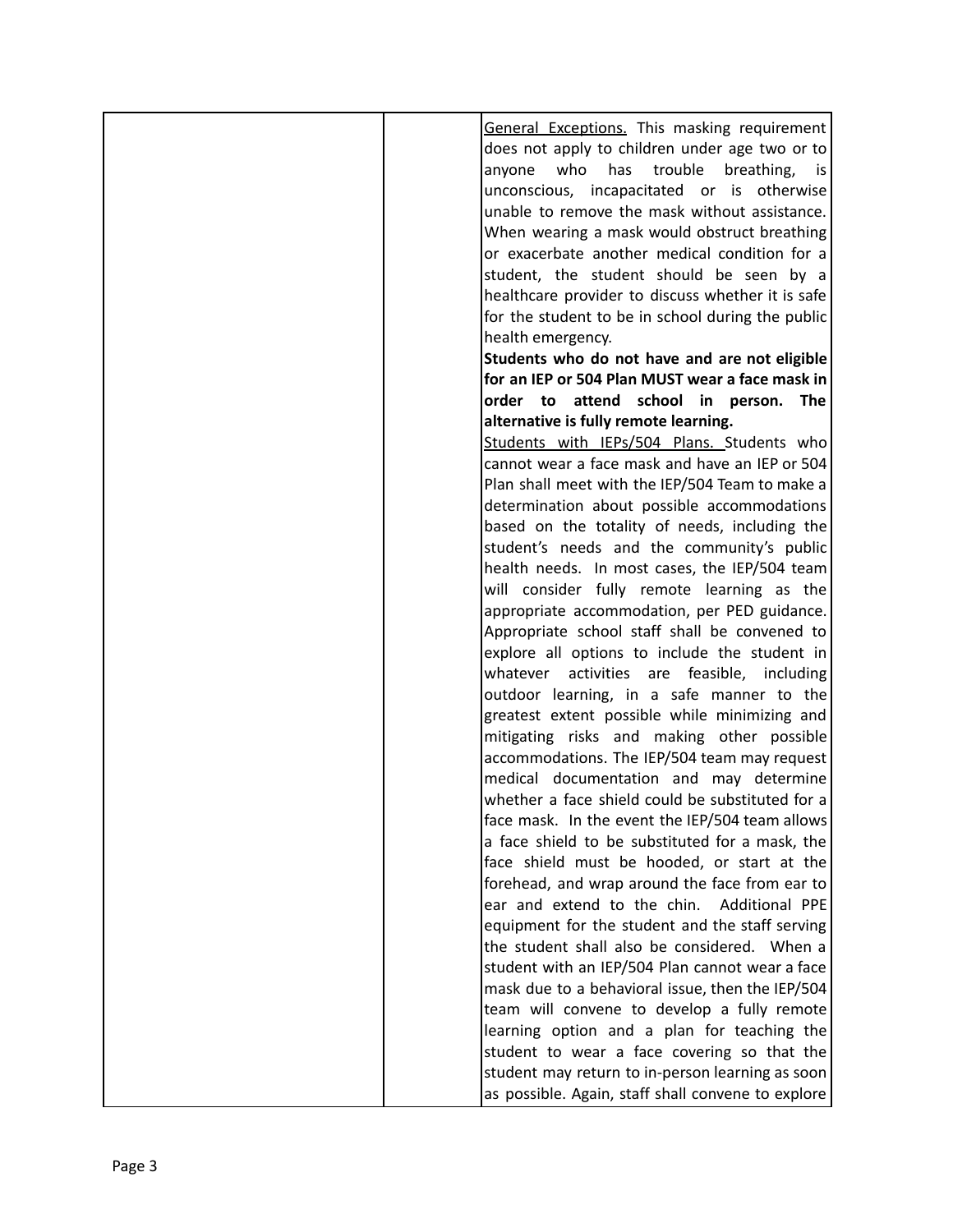|                                                                                            |   | all options to include the student in whatever<br>activities are feasible in a safe manner.<br>School Employees/Staff/Contractors. The face<br>mask requirement is considered a<br>lawful<br>condition of employment during the public<br>health emergency. When wearing a face mask<br>would exacerbate a breathing obstruction or<br>another severe medical condition for the staff<br>member, the staff member will provide medical<br>documentation to support a request for alternate<br>work as a reasonable accommodation, if feasible;<br>these requests shall be treated pursuant to the<br>process for staff requests for a workplace<br>accommodation. Staff who work with students<br>under an IEP/504 Plan wearing a face shield<br>instead of a face mask should wear a face shield<br>in addition to a mask; the school will provide<br>staff in this situation with a medical mask and/or<br>other PPE. The use of a mask is not required by a<br>School employee when in that person's private<br>office with no one else present.<br>Masking and the Americans With Disabilities Act.<br>Please note that a reasonable accommodation<br>under the ADA may not be required when it<br>would pose a "direct threat" to the School<br>community, or when it presents an "undue<br>burden" involving a "significant difficulty or<br>expense", as described/set forth in ADA<br>regulations. During the public health emergency,<br>all people's<br>health and safety<br>must be<br>considered. |
|--------------------------------------------------------------------------------------------|---|---------------------------------------------------------------------------------------------------------------------------------------------------------------------------------------------------------------------------------------------------------------------------------------------------------------------------------------------------------------------------------------------------------------------------------------------------------------------------------------------------------------------------------------------------------------------------------------------------------------------------------------------------------------------------------------------------------------------------------------------------------------------------------------------------------------------------------------------------------------------------------------------------------------------------------------------------------------------------------------------------------------------------------------------------------------------------------------------------------------------------------------------------------------------------------------------------------------------------------------------------------------------------------------------------------------------------------------------------------------------------------------------------------------------------------------------------------------------------------------------------------------|
| Modifying facilities to allow for<br>physical distancing (e.g., use of<br>cohorts/podding) | Y | All large group gatherings are avoided on School<br>premises or during School-related events, to the<br>extent feasible. Students are required to follow<br>the instructions of School staff regarding social<br>distancing, the goal of which is to maintain 6 feet<br>between<br>individuals,<br>wherever/whenever<br>possible.<br>Students/staff/essential visitors must follow signs<br>instructions<br>regarding<br>entering/exiting<br>and<br>buildings, and flow paths.<br>Teachers have<br>developed and maintain seating charts that<br>ensure social distancing requirements<br>are<br>maintained and that limit the number of student<br>interactions. The School has added permanent<br>markings to outdoor pick up areas to help                                                                                                                                                                                                                                                                                                                                                                                                                                                                                                                                                                                                                                                                                                                                                                 |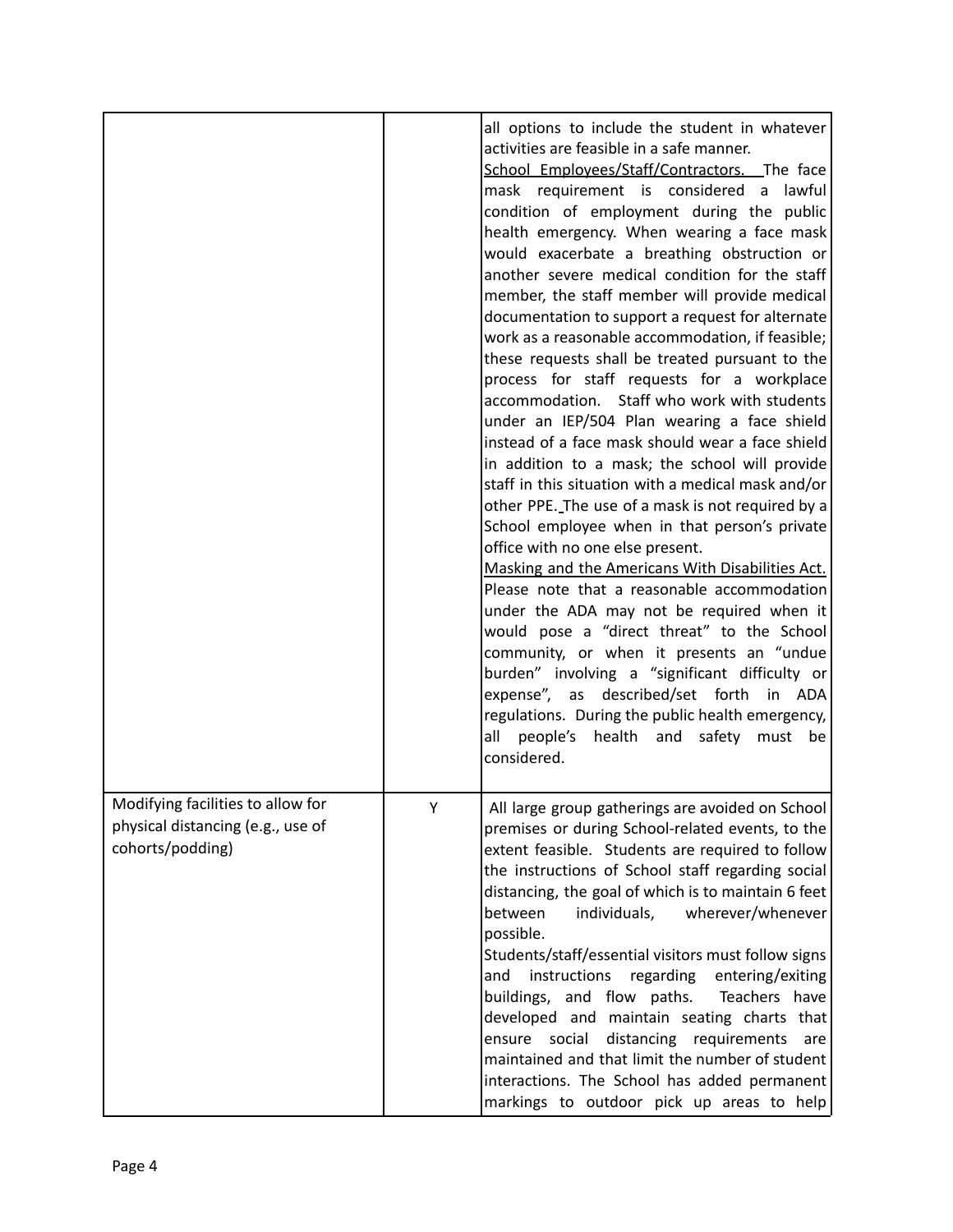|                                                                                    |   | enforce social distancing. Meal pick up by<br>students is <b>staggered to uphold social distancing</b><br>requirements.]<br>To the extent possible, all meetings/conferences<br>between school staff and non-school staff are<br>held virtually or in small groups with maximum<br>social distancing.<br>NM Pre-K students who nap at school do not<br>wear masks during rest breaks and maintain<br>social distance. Student rest mats are spaced six<br>feet apart and placed head-to-toe.<br>Adults<br>supervise students during rest breaks.<br>Students are assigned to grade level cohorts and<br>are required to stay with their cohorts each day<br>including during lunch and specials classes such<br>as physical education and art. Students remain<br>with their cohorts during the pickup process and<br>report directly to their classroom upon arrival on<br>the school campus. |
|------------------------------------------------------------------------------------|---|------------------------------------------------------------------------------------------------------------------------------------------------------------------------------------------------------------------------------------------------------------------------------------------------------------------------------------------------------------------------------------------------------------------------------------------------------------------------------------------------------------------------------------------------------------------------------------------------------------------------------------------------------------------------------------------------------------------------------------------------------------------------------------------------------------------------------------------------------------------------------------------------|
| Handwashing and respiratory<br>etiquette                                           | Υ | Students and staff should wash and/or sanitize<br>their hands before and after using shared<br>textbooks, school equipment, educational<br>materials, etc. Students participate in hand<br>washing breaks before eating as well as prior to<br>scheduled mask breaks. Hand sanitizer available<br>in every classroom and office space and required<br>upon entry and exit.                                                                                                                                                                                                                                                                                                                                                                                                                                                                                                                     |
| Cleaning and maintaining healthy<br>facilities, including improving<br>ventilation | Y | All School facilities and buildings operated by the<br>School are maintained in accordance with the<br>guidelines issued by the New Mexico<br>Department of Health and CDC for the cleaning<br>and disinfection of public facilities and schools<br>during the current public health emergency.<br>Maintenance staff keep and provide daily<br>checklists or similar verification that facilities<br>have been cleaned in accordance with all<br>applicable DOH guidelines. Staff further shall<br>comply with any/all cleaning/maintenance<br>requirements that may be issued by the New<br>Mexico Public School Insurance Authority<br>(NMPSIA), NMENV, and/or OSHA.<br>MERV 13 filters were installed in each<br>refrigerated air unit on campus. Doors and<br>windows are required to remain open<br>throughout the day to improve ventilation. Air                                        |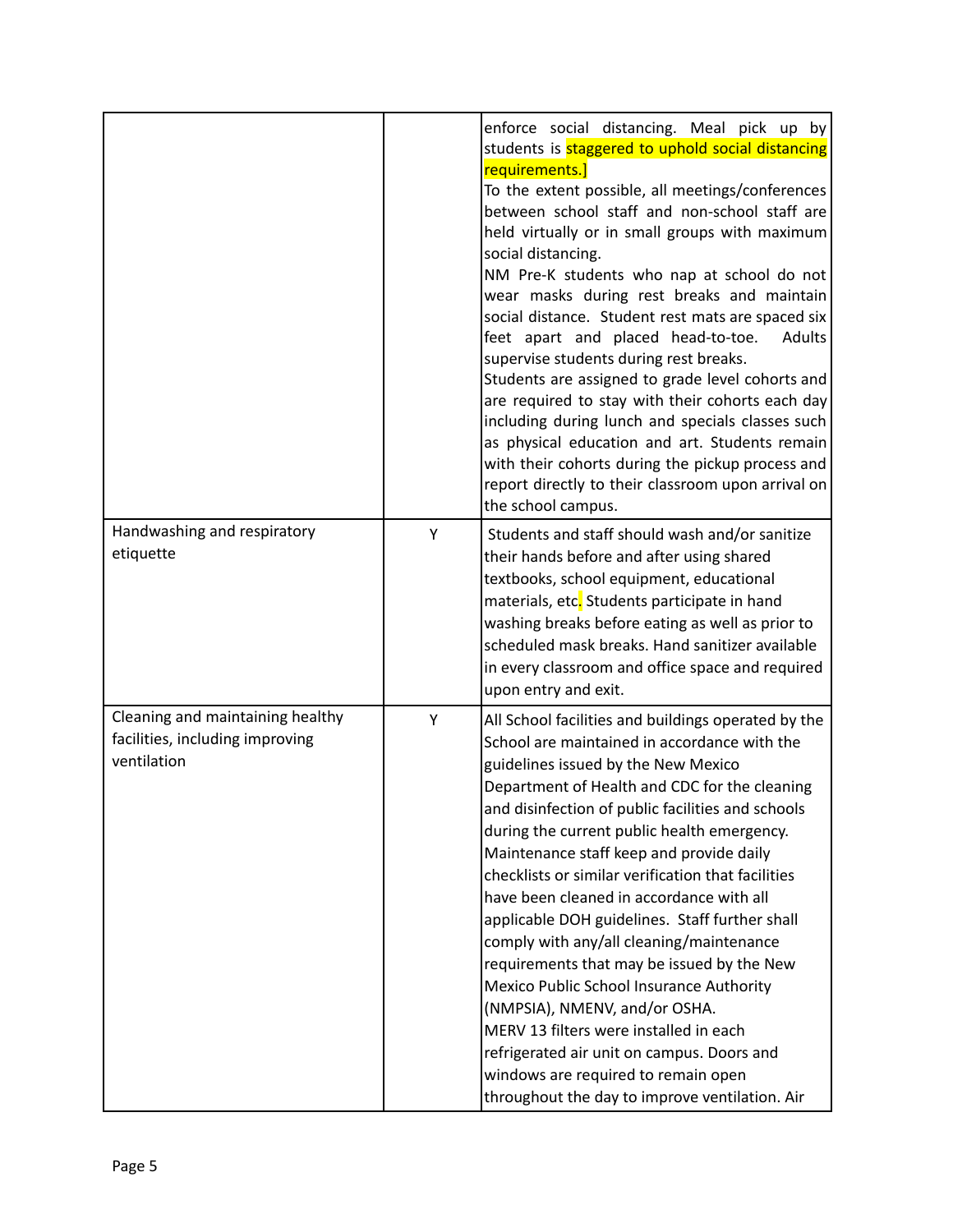|                                                                                                                                                             |   | purifiers were purchased and placed in rooms<br>that do not have windows.                                                                                                                                                                                                                                                                                                                                                                                                                                                                                                                                                                                                                                                                                                                                                                                                                                                                                                                                                                                                                                                                                                                                                                                                                                                                                                                                                                                                                                                                                                                                                                                                                                                                                                                                                                                                                  |
|-------------------------------------------------------------------------------------------------------------------------------------------------------------|---|--------------------------------------------------------------------------------------------------------------------------------------------------------------------------------------------------------------------------------------------------------------------------------------------------------------------------------------------------------------------------------------------------------------------------------------------------------------------------------------------------------------------------------------------------------------------------------------------------------------------------------------------------------------------------------------------------------------------------------------------------------------------------------------------------------------------------------------------------------------------------------------------------------------------------------------------------------------------------------------------------------------------------------------------------------------------------------------------------------------------------------------------------------------------------------------------------------------------------------------------------------------------------------------------------------------------------------------------------------------------------------------------------------------------------------------------------------------------------------------------------------------------------------------------------------------------------------------------------------------------------------------------------------------------------------------------------------------------------------------------------------------------------------------------------------------------------------------------------------------------------------------------|
| Contact tracing in combination with<br>isolation and quarantine, in<br>collaboration with the State, local,<br>territorial, or Tribal health<br>departments | Υ | The School maintains a daily log of all visitors<br>entering the School as well as School employees.<br>Personal identifiable information as well as the<br>date of entry is logged for each such person. The<br>daily log is retained for four (4) weeks and shall<br>be maintained, monitored and secured by the<br>Head Administrator or his Designee. Visitors and<br>staff are temperature-checked<br>and<br>asked<br>COVID-screening questions as part of the<br>School's discretion regarding campus access<br>during this time.<br><b>Self-Isolation/Quarantine</b><br>Procedures.<br>Any<br>person who is denied access to School premises<br>or in-person events because of the results of the<br>screening herein or as required by the State of<br>New Mexico, OR any person experiencing any<br>symptoms of COVID-19, shall be required to do<br>the following before further attempting to access<br>School premises or in-person events:<br>of<br>(a) Engage<br>in<br>period<br>a<br>self-isolation/quarantine at home;<br>(b) Obtain a test or tests for COVID-19 in<br>accordance<br>with<br>Mexico<br><b>New</b><br>оf<br>(DOH)<br>Health<br>Department<br>protocols and disclose the results of<br>the test to the School's Head<br>Administrator, which results shall be<br>kept in confidence by the School to<br>the extent such does not conflict<br>with orders and directives of the<br>and/or New Mexico Public<br>DOH.<br>Education Department (PED); and<br>(c) Attend School from home, or work<br>from home to the extent that work<br>can be performed remotely with the<br>of<br>the<br>permission<br>Head<br>Administrator. Any School employee<br>engaged in a period of self-isolation<br>required under this Policy/Procedure<br>who is not able or permitted to work<br>from home shall use annual and sick<br>leave or, if eligible, leave under the |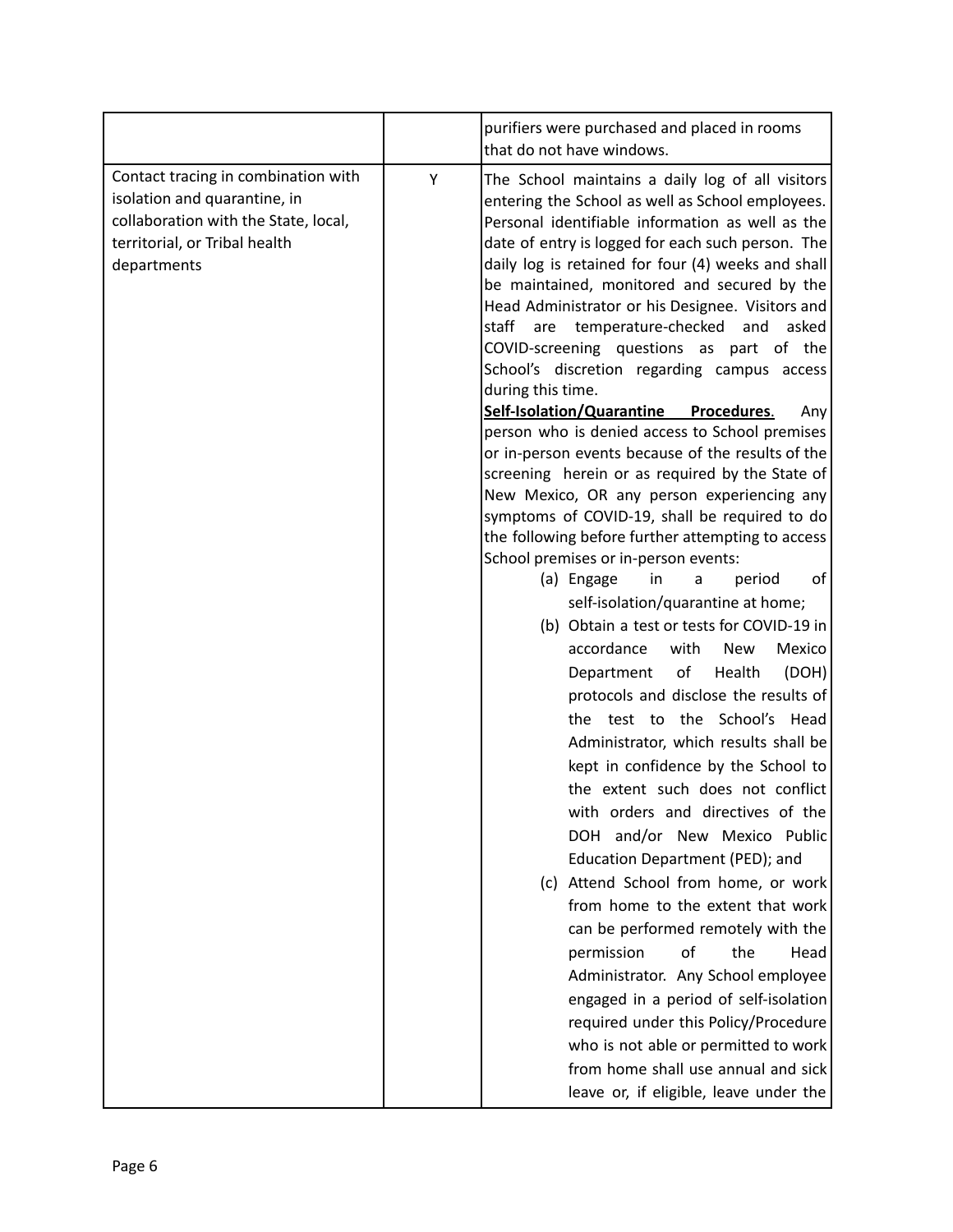|                                  |   | Emergency Paid Sick Leave Act, as<br>amended/extended.<br>(d) If the result of the COVID-19 test is<br>NEGATIVE, you may return to the<br>school site 24 hours after you no<br>longer have symptoms and have<br>been fever-free without medication.<br>If the result of the COVID-19 test is<br>POSITIVE, you must stay home until<br>you are released from isolation (10<br>days after symptom onset, 24 hours<br>free,<br>fever<br>and<br>improving<br>Confirmed<br>See<br>symptoms).<br>"Close<br>COVID-19<br>Cases<br>and<br>Contacts", below.<br>Per order of the New Mexico Environment<br>Department, within four (4) hours of learning                                                                                                                                                                                                           |
|----------------------------------|---|----------------------------------------------------------------------------------------------------------------------------------------------------------------------------------------------------------------------------------------------------------------------------------------------------------------------------------------------------------------------------------------------------------------------------------------------------------------------------------------------------------------------------------------------------------------------------------------------------------------------------------------------------------------------------------------------------------------------------------------------------------------------------------------------------------------------------------------------------------|
|                                  |   | that an employee has tested positive for<br>disease<br>2019<br>(COVID-19),<br>coronavirus<br>an<br>employer must report the positive test to the<br>NMED's Occupational Health and Safety Bureau.<br>The report can be made by email to<br>NMENV-OSHA@state.nm.us, by phone to (505)<br>476-8700, or by fax to (505) 476-8734. School<br>will comply with this directive for employees<br>with a known COVID-19 positive result.<br>School shall adhere to DOH and/or PED<br>guidelines and shall work with state and local<br>health officials to have a plan with respect to<br>contact tracing.<br>Paperwork/records relating to employee/student<br>COVID-19 screening, testing, diagnosis<br>and<br>related documentation shall be maintained by<br>Administration<br>School<br>confidential,<br>in<br>segregated, locked files as medical records. |
| Diagnostic and screening testing | Y | To identify unrecognized COVID-19 cases and<br>reduce<br>exposures<br>the<br>public<br>school<br>in<br>population, PED in partnership with NMDOH<br>requires a statewide surveillance testing program<br>for faculty and staff who are physically working at<br>a school providing in-person student services,<br>including small-group special education services<br>and athletics.<br>The purpose of surveillance<br>testing is to detect COVID-19 outbreaks as early                                                                                                                                                                                                                                                                                                                                                                                  |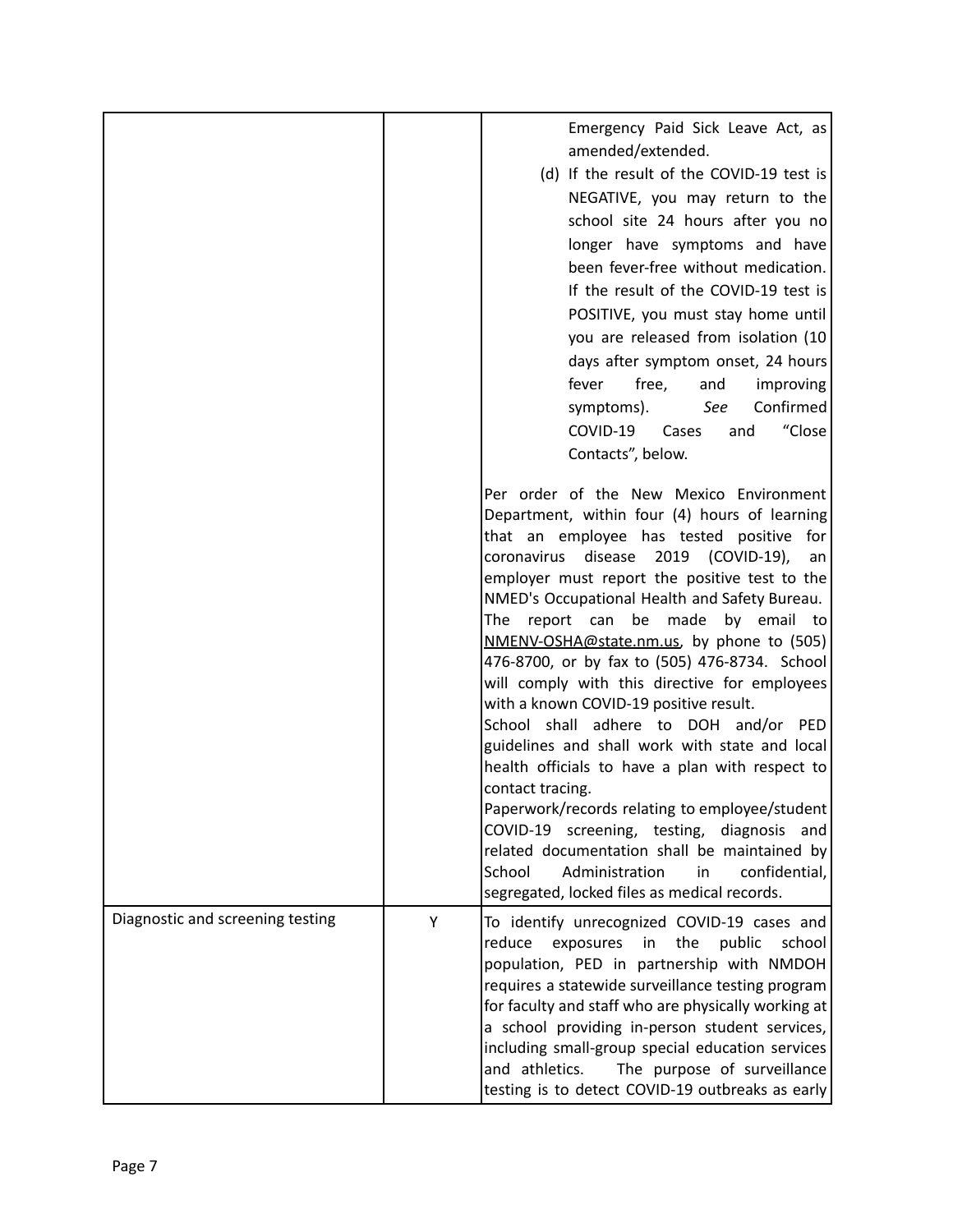|                                                                                                            |   | as possible by screening 100% of all unvaccinated<br>staff.<br>The School will participate in and<br>cooperate with that program as required by<br>PED/NMDOH. The School has designated a<br>COVID-19 Point Person, Chris Jones, to identify<br>staff to be tested, to coordinate staff attendance<br>at testing, and to track the number or staff tested<br>on a weekly basis. Reporting to NMDOH and/or<br>NMPED shall be as required by NMPED/NMDOH.<br>Vaccinated who are asymptomatic and who have<br>been exposed to COVID-19 are not required to<br>self-isolate/quarantine. However, asymptomatic<br>staff who test positive for COVID-9 must<br>self-isolate for 10 days, counted from the date of<br>specimen collection. Staff who have tested<br>positive for COVID-19 are exempt from<br>surveillance testing for 90 days from when they<br>last tested positive.<br>COVID-19 vaccinated<br>individuals who are otherwise eligible to<br>participate in surveillance testing<br>should<br>participate in surveillance testing. COVID-19<br>vaccination will not cause a surveillance test to<br>have a positive result.<br>Individuals who provide evidence of full<br>COVID-19 vaccination are not required to<br>participate in surveillance testing. |
|------------------------------------------------------------------------------------------------------------|---|----------------------------------------------------------------------------------------------------------------------------------------------------------------------------------------------------------------------------------------------------------------------------------------------------------------------------------------------------------------------------------------------------------------------------------------------------------------------------------------------------------------------------------------------------------------------------------------------------------------------------------------------------------------------------------------------------------------------------------------------------------------------------------------------------------------------------------------------------------------------------------------------------------------------------------------------------------------------------------------------------------------------------------------------------------------------------------------------------------------------------------------------------------------------------------------------------------------------------------------------------------------------|
| Efforts to provide vaccinations to<br>school communities                                                   | Y | The School coordinated a vaccination clinic for all<br>staff, which was hosted by a New Mexico health<br>care clinic. The School has shared vaccination<br>events with stakeholders using mass<br>communication channels. The School has also<br>requested the vaccination records of all<br>stakeholders and continues to record vaccination<br>and booster dates. Vaccination information is<br>included in the School's weekly report to the<br>NMDOH.                                                                                                                                                                                                                                                                                                                                                                                                                                                                                                                                                                                                                                                                                                                                                                                                            |
| Appropriate accommodations for<br>children with disabilities with respect<br>to health and safety policies | Υ | Students who do not have and are not eligible<br>for an IEP or 504 Plan MUST wear a face mask in<br>order<br>attend<br>school in person.<br><b>The</b><br>to<br>alternative is fully remote learning.<br>Students with IEPs/504 Plans. Students who<br>cannot wear a face mask and have an IEP or 504<br>Plan shall meet with the IEP/504 Team to make a<br>determination about possible accommodations<br>based on the totality of needs, including the<br>student's needs and the community's public                                                                                                                                                                                                                                                                                                                                                                                                                                                                                                                                                                                                                                                                                                                                                               |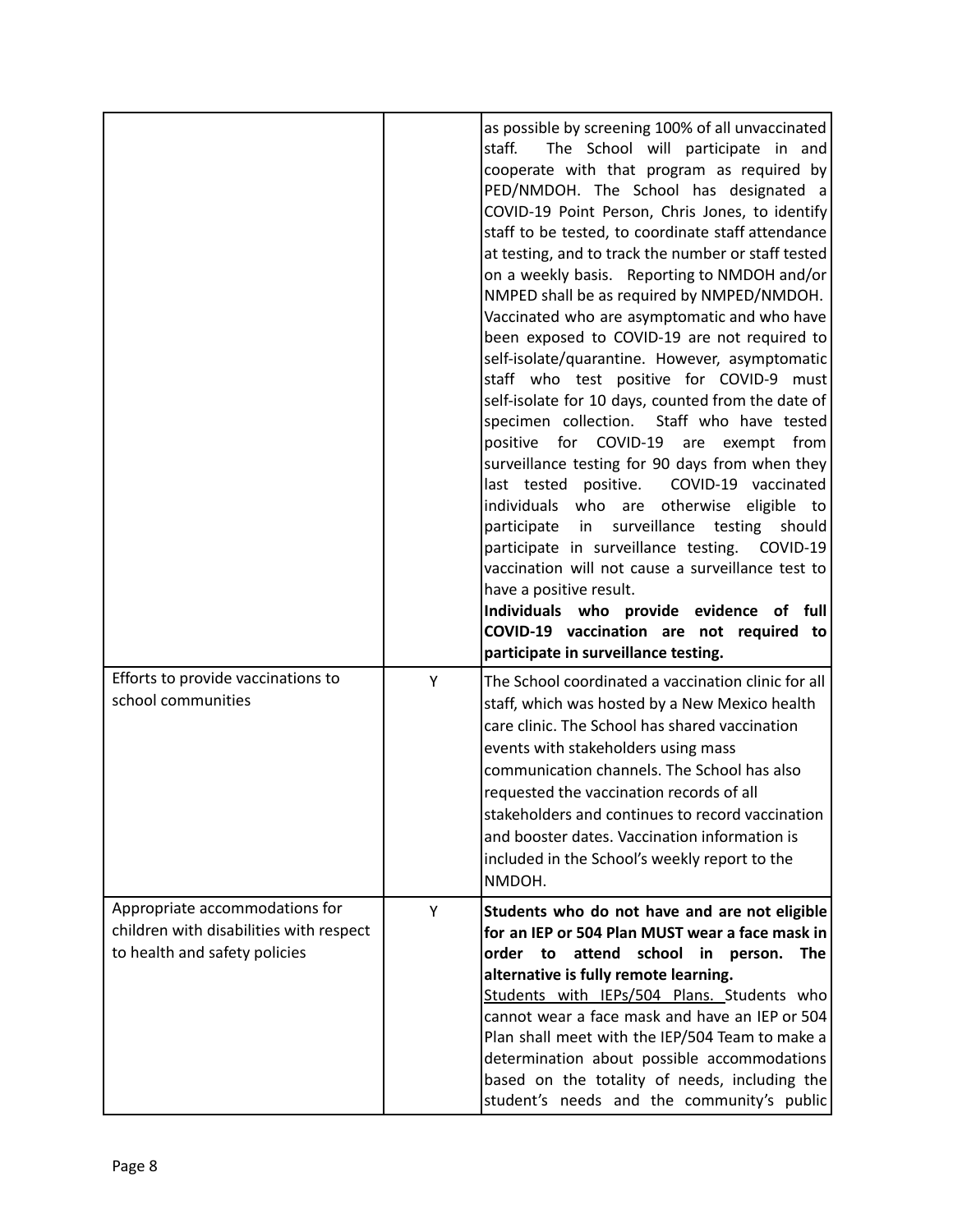| health needs. In most cases, the IEP/504 team      |
|----------------------------------------------------|
| will consider fully remote learning as the         |
| appropriate accommodation, per PED guidance.       |
| Appropriate school staff shall be convened to      |
| explore all options to include the student in      |
| activities are feasible, including<br>whatever     |
| outdoor learning, in a safe manner to the          |
| greatest extent possible while minimizing and      |
| mitigating risks and making other possible         |
|                                                    |
| accommodations. The IEP/504 team may request       |
| medical documentation and may determine            |
| whether a face shield could be substituted for a   |
| face mask. In the event the IEP/504 team allows    |
| a face shield to be substituted for a mask, the    |
| face shield must be hooded, or start at the        |
| forehead, and wrap around the face from ear to     |
| ear and extend to the chin. Additional PPE         |
| equipment for the student and the staff serving    |
| the student shall also be considered. When a       |
| student with an IEP/504 Plan cannot wear a face    |
| mask due to a behavioral issue, then the IEP/504   |
| team will convene to develop a fully remote        |
| learning option and a plan for teaching the        |
| student to wear a face covering so that the        |
| student may return to in-person learning as soon   |
| as possible. Again, staff shall convene to explore |
| all options to include the student in whatever     |
| activities are feasible in a safe manner.          |
| School Employees/Staff/Contractors. The face       |
| mask requirement is considered a<br>lawful         |
| condition of employment during the public          |
| health emergency. When wearing a face mask         |
| would exacerbate a breathing obstruction or        |
| another severe medical condition for the staff     |
| member, the staff member will provide medical      |
| documentation to support a request for alternate   |
| work as a reasonable accommodation, if feasible;   |
| these requests shall be treated pursuant to the    |
| process for staff requests for a workplace         |
| Staff who work with students<br>accommodation.     |
| under an IEP/504 Plan wearing a face shield        |
| instead of a face mask should wear a face shield   |
| in addition to a mask; the school will provide     |
| staff in this situation with a medical mask and/or |
| other PPE. The use of a mask is not required by a  |
| School employee when in that person's private      |
| office with no one else present.                   |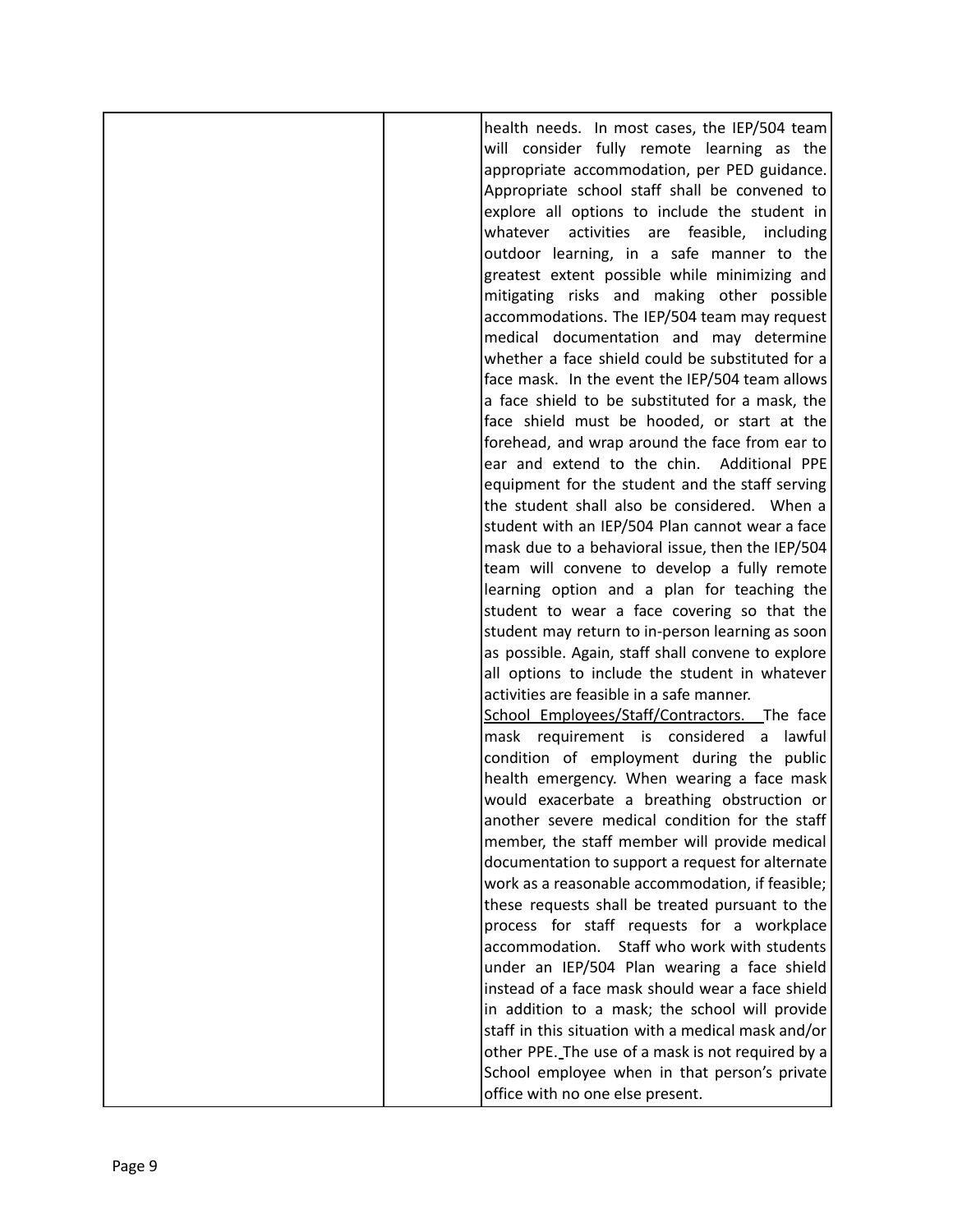|                                                       |   | Masking and the Americans With Disabilities Act.<br>Please note that a reasonable accommodation<br>under the ADA may not be required when it<br>would pose a "direct threat" to the School<br>community, or when it presents an "undue<br>burden" involving a "significant difficulty or<br>expense", as described/set forth in ADA<br>regulations. During the public health emergency,<br>all people's health and safety must be<br>considered. |
|-------------------------------------------------------|---|--------------------------------------------------------------------------------------------------------------------------------------------------------------------------------------------------------------------------------------------------------------------------------------------------------------------------------------------------------------------------------------------------------------------------------------------------|
| Coordination with State and local<br>health officials | γ | The School coordinates with NMPED, NMDOH,<br>and our local School Health Advocate.                                                                                                                                                                                                                                                                                                                                                               |

How the LEA will ensure continuity of services, including but not limited to services to address students' academic needs and students' and staff social, emotional, mental health, and other needs, which may include student health and food services

### **How the LEA will Ensure Continuity of Services?**

The School will ensure continuity of services in the following ways:

1. Focusing on social and emotional support and continuity of social and emotional learning.

2. Implementing COVID-safe practices that minimize the spread of the COVID-19 virus in order to reduce learning loss caused by missed instructional time.

3. Implementing a data-based instructional model that is centered on student performance analysis and data informed instruction.

| How will the LEA address Students': |  |
|-------------------------------------|--|
|-------------------------------------|--|

| <b>Academic Needs?</b> | Data-driven instruction is implemented throughout grades      |
|------------------------|---------------------------------------------------------------|
|                        | K-8. Instructors utilize data from the Istation and iMSSA     |
|                        | interim assessments to inform their instruction. Students and |
|                        | teacher participate in goal setting through the School's Know |
|                        | Your Number campaign that calls upon students to set goals    |
|                        | based on their most recent performance with the idea of       |
|                        | helping students make gains in proficiency until they reach   |
|                        | grade level proficiency in tested areas.                      |
|                        | A multi-layered system of support (MLSS) is used to help      |
|                        | identify and quickly address the learning supports and        |
|                        | opportunities for enrichment among students in grades K-8.    |
|                        | Students at each layer are monitored and the MLSS team        |
|                        | assigns the appropriate supports, interventions, and          |
|                        | enrichment to identified students at each layer.              |
|                        | The Extended Learning Time Program/K Plus Pilot was           |
|                        | awarded to the School. School year 21-22 marks the first of   |
|                        | two pilot years. This pilot includes an extension of each     |
|                        | instruction day, professional development for staff selected  |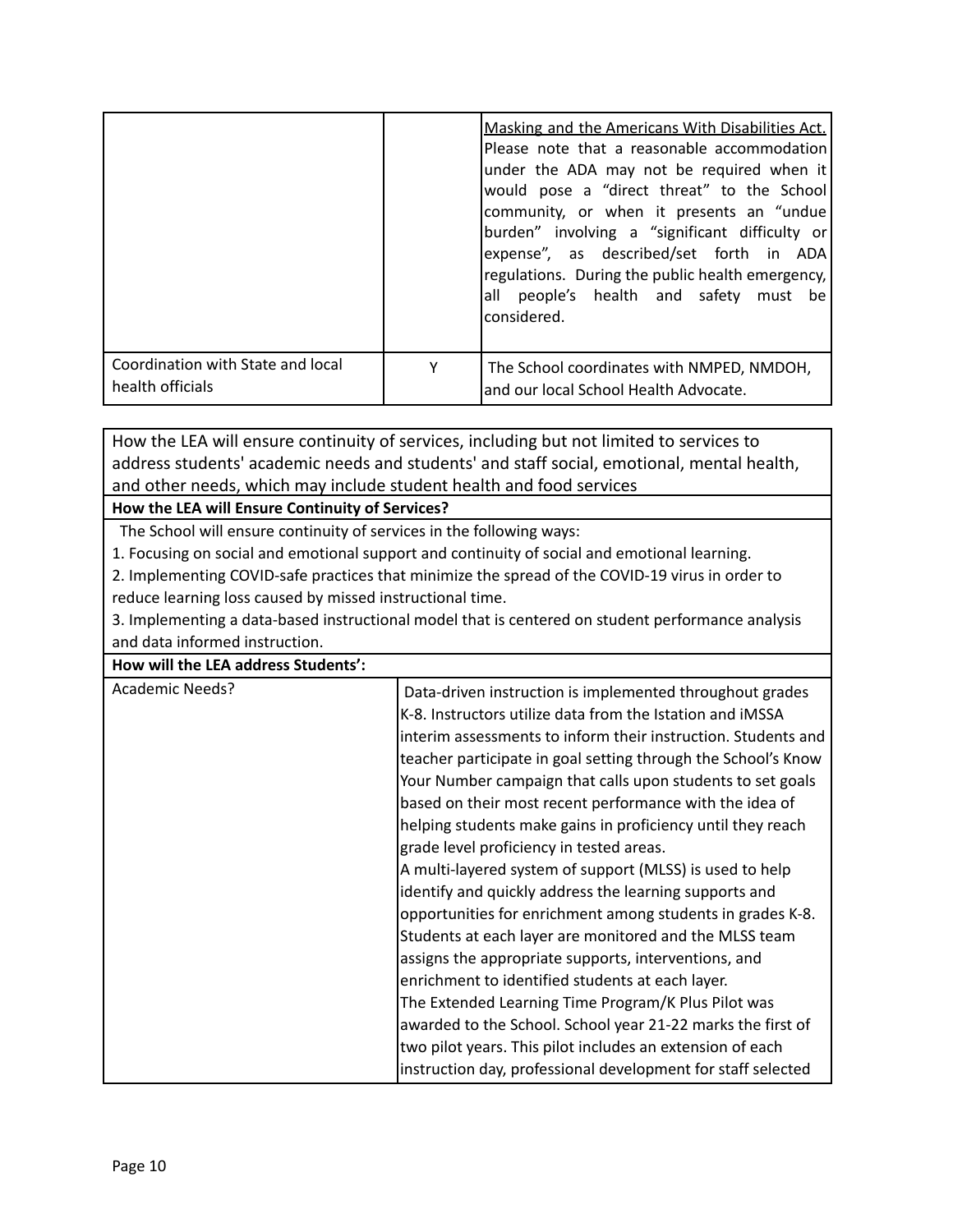|                                                                      | to address learning gaps, and a ten day extension of the<br>school year.<br>An intensive support program was added for the 21-22<br>school year with a goal of providing targeted supports to<br>students in need. Teachers are paid to provide targeted<br>supports to small groups of students during their daily<br>preparation periods, on Saturdays, and after school.<br>Interventionist has been hired to do much of the same<br>targeted support work described above. The interventionist<br>works with individual students to address any of their gaps in<br>learning in the core areas of reading and math.                                                                                                                                                                                                                                                                                                                                |
|----------------------------------------------------------------------|--------------------------------------------------------------------------------------------------------------------------------------------------------------------------------------------------------------------------------------------------------------------------------------------------------------------------------------------------------------------------------------------------------------------------------------------------------------------------------------------------------------------------------------------------------------------------------------------------------------------------------------------------------------------------------------------------------------------------------------------------------------------------------------------------------------------------------------------------------------------------------------------------------------------------------------------------------|
| Social, Emotional and Mental Health<br>Needs?                        | The LEA has the School Social Worker (SSW) and School<br>Counselor (SC) providing Social Emotional Learning Classes to<br>all Kinder-8th Graders bi-weekly. The 5 CASEL Competencies<br>are used to build the weekly lessons. The School Social<br>Worker (SSW) and School Counselor (SC) developed an<br>emotions check-in system based on colors where students<br>have the opportunity to tell us how they're feeling and also<br>ask for help in a private matter. Students are asked to<br>check-in at the beginning of each SEL class, and those<br>responses are collected and then read. Students who reach<br>out for more support are seen by the School Social Worker<br>(SSW) and School Counselor (SC). The Mental Health Team<br>also has self-harm/Suicide ideation and Homicidal Ideation<br>procedures. In addition, the team has students on their<br>caseloads who receive interventions weekly, bi-weekly, or on<br>a needs basis. |
| Other Needs (which may include student<br>health and food services)? | The School provides free transportation services to all<br>enrolled students. Routes are established based on the zip<br>codes and neighborhoods in which the greatest number of<br>students reside.<br>Health screenings are provided to all students. These<br>screenings included vision, hearing, and in some cases<br>dental. Referrals are made to local providers when necessary.<br>Food service is provided to all enrolled students at no charge.<br>Students receive a free breakfast, lunch, and snack.<br>Clothing/uniforms are provided through uniform vouchers.<br>Uniform vouchers are issued to students/families with a<br>demonstrated need.<br>The SSW and SC make referrals to outside mental health<br>agencies when necessary.<br>In the future, the ABA Community Schools Committee plans<br>to create a partnership with Centro Savila to provide mental                                                                     |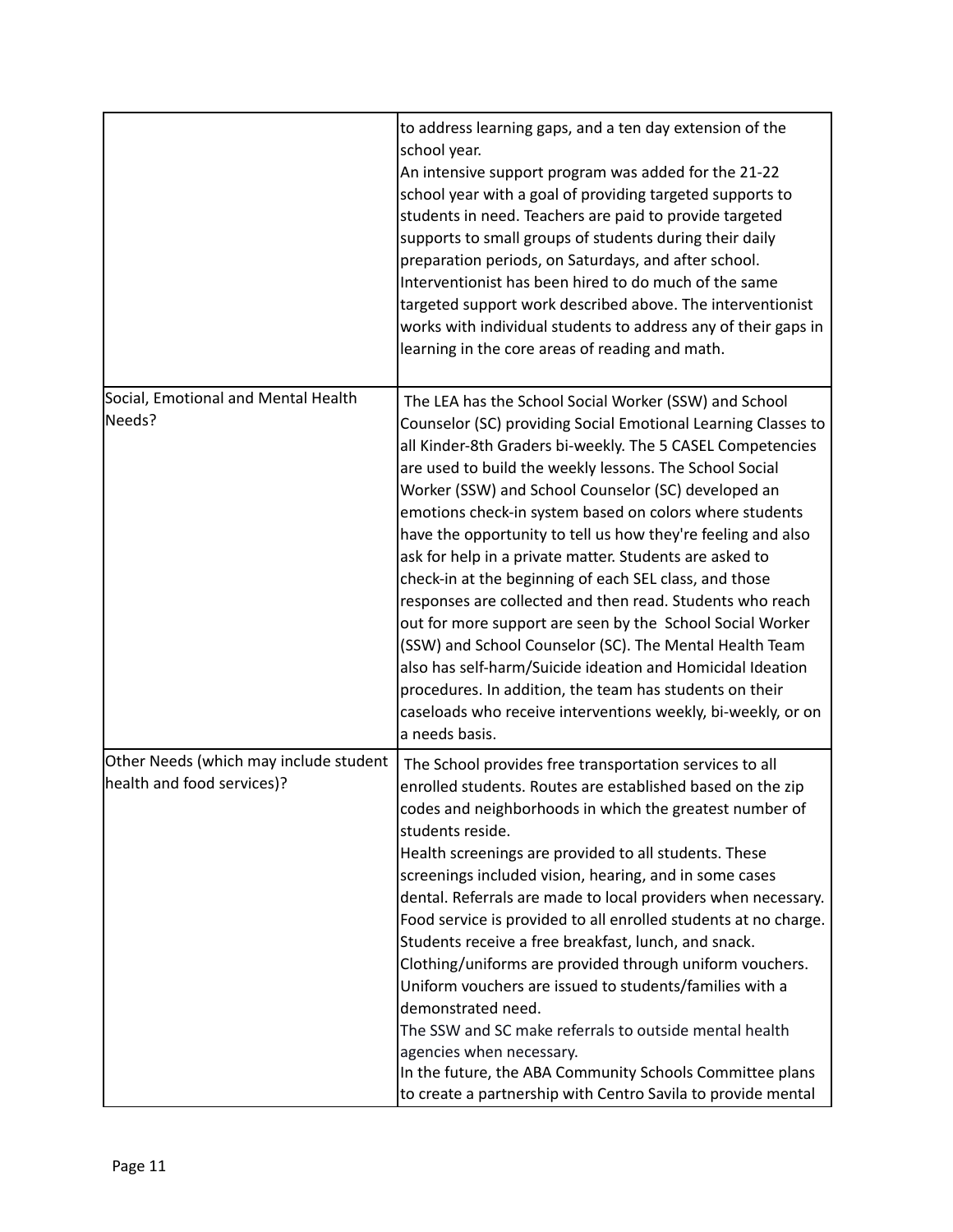|                                               | health services to our students and families at our school<br>site.                                                                                                                                                                                                                                                      |
|-----------------------------------------------|--------------------------------------------------------------------------------------------------------------------------------------------------------------------------------------------------------------------------------------------------------------------------------------------------------------------------|
| How will the LEA address Staff:               |                                                                                                                                                                                                                                                                                                                          |
| Social, Emotional and Mental Health<br>Needs? | The mental health team (SSW-SC) collaborates with<br>Administration to coordinate resources for staff. They also<br>address any crisis during the school day with staff members<br>and do mediations when necessary. The team also makes<br>referrals to outside agencies when requested by individual<br>staff members. |
| Other Needs?                                  | The SSW and SC make referrals to outside mental health<br>agencies when necessary.<br>In the future, the ABA Community Schools Committee plans<br>to create a partnership with Centro Savila to provide mental<br>health services to our staff at our school site.                                                       |

| <b>Public Input</b>                                                                                                                                                                                    |                                                                                                                                                                                                                                                                                                                                                                                                                                                                                                                                                                                                       |
|--------------------------------------------------------------------------------------------------------------------------------------------------------------------------------------------------------|-------------------------------------------------------------------------------------------------------------------------------------------------------------------------------------------------------------------------------------------------------------------------------------------------------------------------------------------------------------------------------------------------------------------------------------------------------------------------------------------------------------------------------------------------------------------------------------------------------|
| Describe the process used to seek<br>public input, and how that input was<br>taken into account in the revision of the<br>plan.                                                                        | ABA's Administration worked in conjunction with the Dean<br>of Students and Community Schools Coordinator who are<br>both responsible for family engagement, to solicit input from<br>parents. Input was gathered and used for the planning of<br>students' safe return to in-person instruction as well as the<br>use of American Rescue Plan funding.<br>The School used its stakeholder events including Open<br>House, Annual Title I meeting, monthly parent advisory<br>meetings and a Google Forms survey to gather input from<br>stakeholders and then utilized the said input to develop our |
|                                                                                                                                                                                                        | plans for practices and spending. This took place prior to the<br>presentation to and approval by the Governing Council<br>during a public meeting.<br>The plan is now public and can be found on the school's<br>reentry webpage. ABA is committed to seeking out ongoing                                                                                                                                                                                                                                                                                                                            |
|                                                                                                                                                                                                        | input from all stakeholders and evaluate the effectiveness of<br>the current plan that will lead to future revisions capable of<br>yielding the most positive outcomes for students.                                                                                                                                                                                                                                                                                                                                                                                                                  |
| <b>Understandable and Uniform Format</b>                                                                                                                                                               |                                                                                                                                                                                                                                                                                                                                                                                                                                                                                                                                                                                                       |
| Describe the process by which the LEA<br>will, to the extent practicable, present<br>the plan written in a language that<br>parents can understand. Or, if it is not<br>practicable to provide written | ABA is a dual language school. We provide our parents with<br>all communication in Spanish and English. One teacher per<br>grade level, our entire front office staff, and our building<br>administrator are all fluent in Spanish and English,                                                                                                                                                                                                                                                                                                                                                       |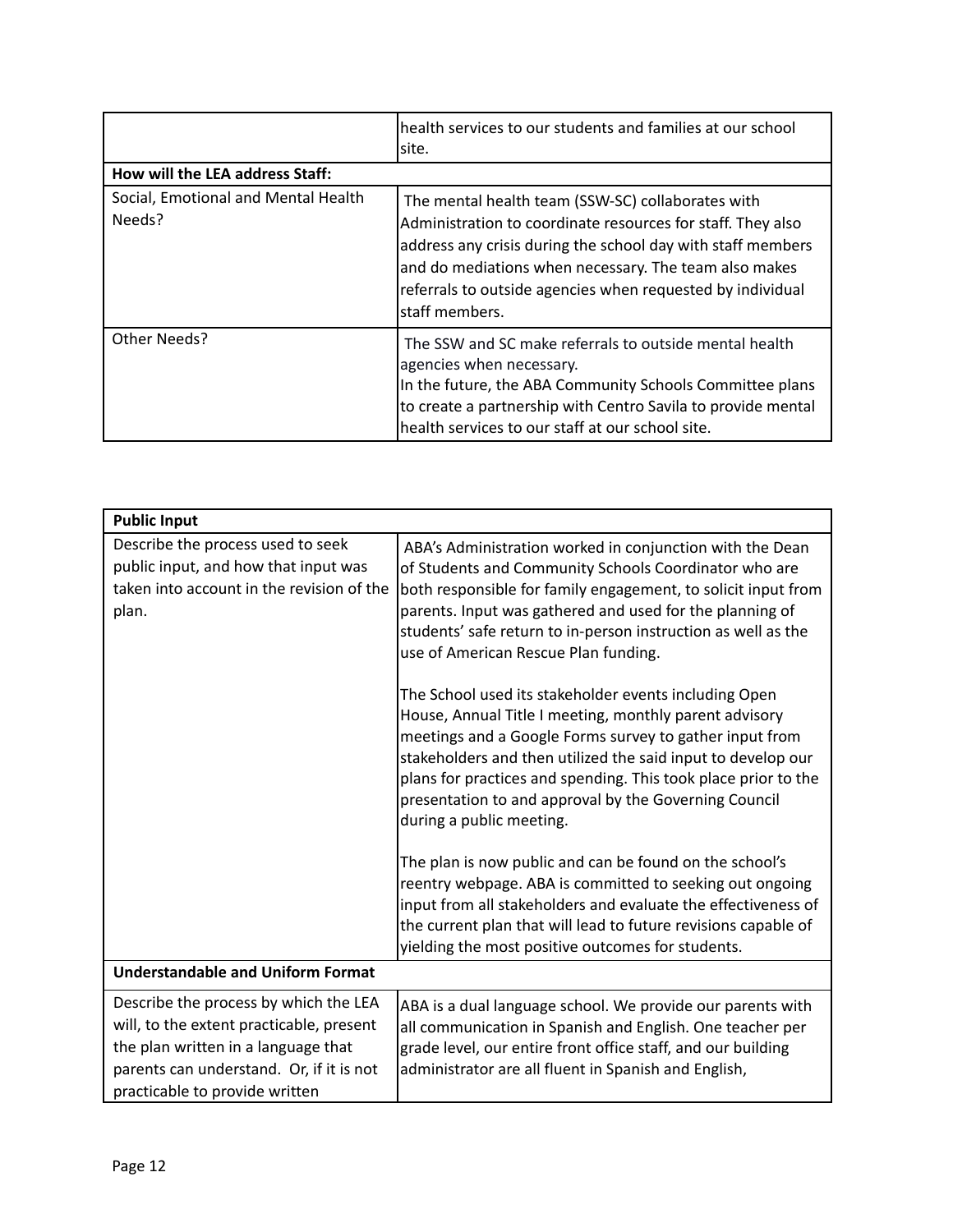| translations to a parent with limited<br>English proficiency, describe the process |                                                                |
|------------------------------------------------------------------------------------|----------------------------------------------------------------|
| for orally translating the plan for such<br>parents.                               |                                                                |
|                                                                                    |                                                                |
| Describe the process by which a parent                                             | ABA's facility is ADA accessible. Meetings are held online and |
| who is an individual with a disability as                                          | include a running transcript as well as facilitators who speak |
| defined by the ADA, will be provided a                                             | Spanish and English. Meeting announcements include a           |
| version of the plan in an alternative                                              | request for individuals in need of accommodations to contact   |
| format accessible to that parent.                                                  | the school at least 24 hours prior of any meeting in order to  |
|                                                                                    | ensure that all accommodations are met as provided by ADA.     |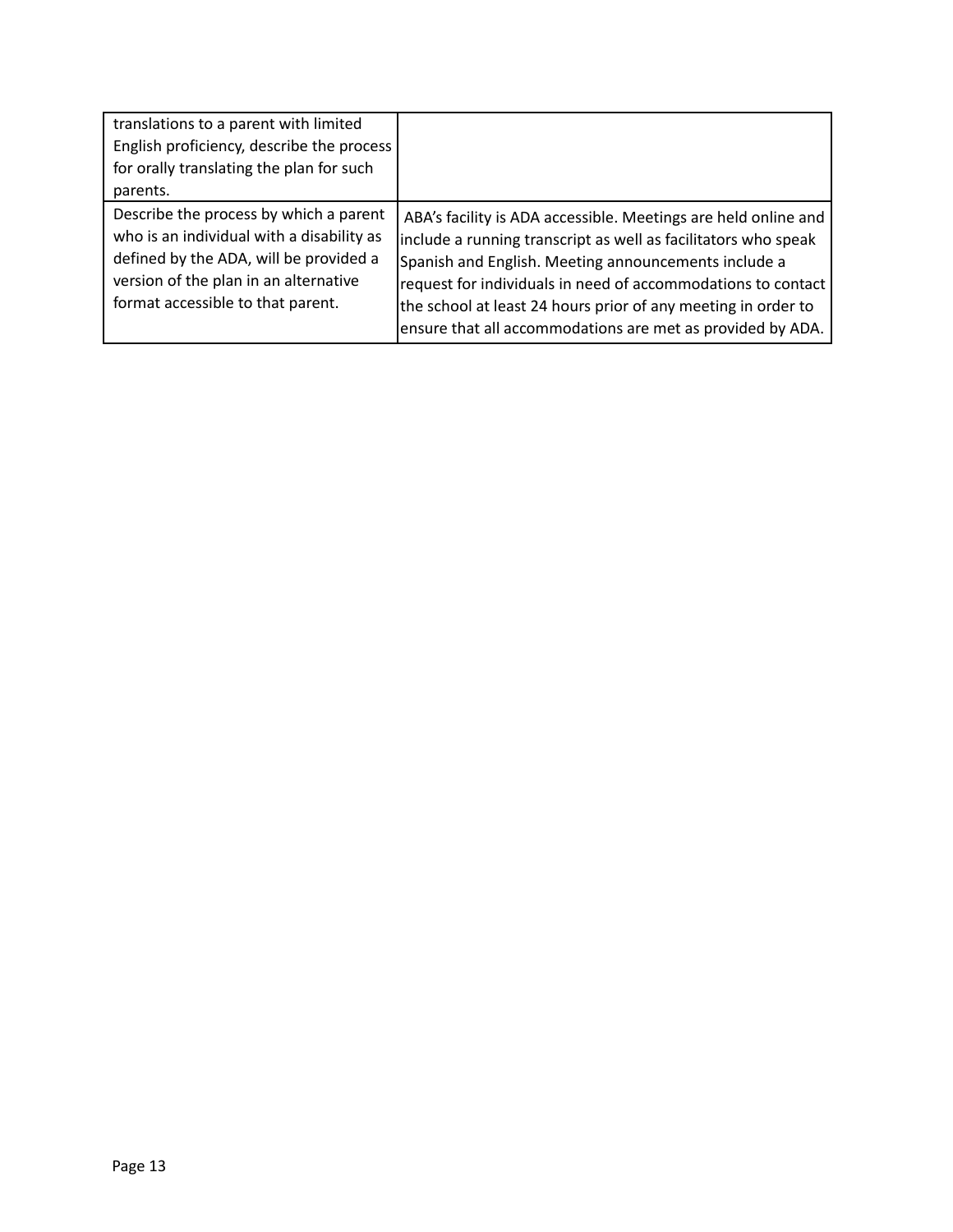# **U.S. [Department](https://www.govinfo.gov/content/pkg/FR-2021-04-22/pdf/2021-08359.pdf) of Education Interim Final Rule (IFR)**

# **LEA Plan for Safe Return to In-Person Instruction and Continuity of Services**

An LEA must describe in its plan under section 2001(i)(1) of the ARP Act for the safe return to **in-person instruction and continuity of services –**

- 1. How it will maintain the health and safety of students, educators, and other staff and the extent to which it has adopted policies, and a description of any such policies, on each of the following safety recommendations established by the CDC:
	- (A) Universal and correct wearing of masks.
	- (B) Modifying facilities to allow for physical distancing (e.g., use of cohorts/podding).
	- (C) Handwashing and respiratory etiquette.
	- (D) Cleaning and maintaining healthy facilities, including improving ventilation.
	- (E) Contact tracing in combination with isolation and quarantine, in collaboration with the State, local, territorial, or Tribal health departments.
	- (F) Diagnostic and screening testing.
	- (G) Efforts to provide vaccinations to school communities.
	- (H) Appropriate accommodations for children with disabilities with respect to health and safety policies.
	- (I) Coordination with State and local health officials.
- 2. How it will ensure continuity of services, including but not limited to services to address students' academic needs and students' and staff social, emotional, mental health, and other needs, which may include student health and food services.
- 3. During the period of the ARP ESSER award established in section 2001(a) of the ARP Act, an LEA must
	- a. regularly, but no less frequently than every six months (taking into consideration the timing of significant changes to CDC guidance on reopening schools), review and, as appropriate, revise its plan for the safe return to in- person instruction and continuity of services.
	- b. In determining whether revisions are necessary, and in making any revisions, the LEA must seek public input and take such input into account.
	- c. If at the time the LEA revises its plan the CDC has updated its guidance on reopening schools, the revised plan must address the extent to which the LEA has adopted policies, and describe any such policies, for each of the updated safety recommendations.
- 4. If an LEA developed a plan prior to enactment of the ARP Act that meets the statutory requirements of section 2001(i)(1) and (2) of the ARP Act but does not address all the requirements in paragraph (a), the LEA must, pursuant to paragraph (b), revise and post its plan no later than six months after receiving its ARP ESSER funds to meet the requirements in paragraph (a).
- 5. An LEA's plan under section 2001(i)(1) of the ARP Act for the safe return to in-person instruction and continuity of services must be
	- a. In an understandable and uniform format;